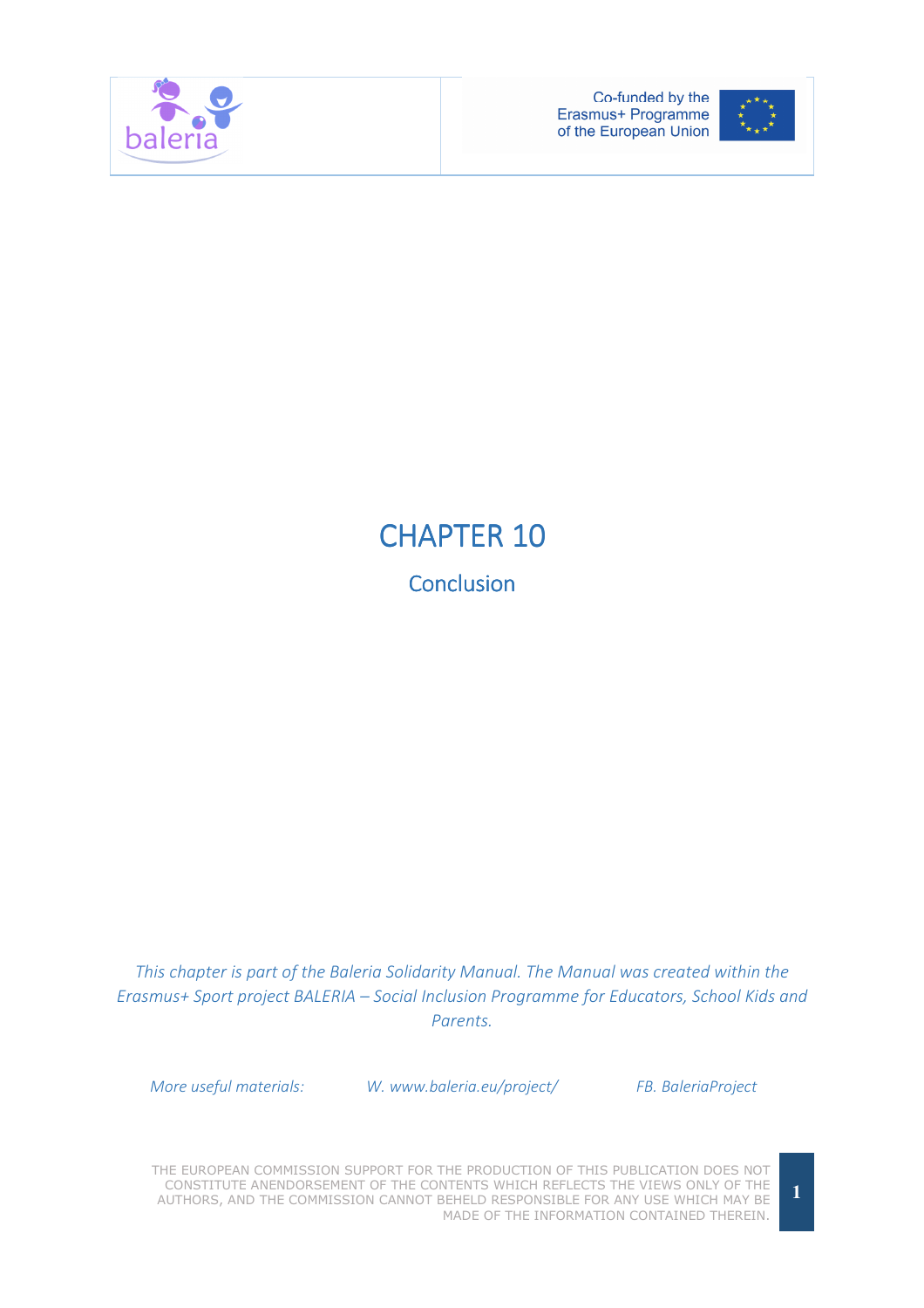



Solidarity is simply a phenomenon that exists as a simple way of lifestyle. We were either raised to be able to share it or we have acquired it by education, environment or personal experience. It's nice and correct to help and support each other in any field of our lives, sharing common ideas, goals, aims and opinions and vice versa, for the achievement of the same correct principles of social conscience and sense of responsibility.

There are different ideas about it. It can be understood as a way to tolerance, which means patience, empathy, compassion but also determination. The solidarity is more the idea than the concrete definition. It expresses the respect, acceptance and understanding. It means to be yourself without imposing your opinions to others.

It's each of our basic needs, duty and the purpose for the art of right living by understanding the natural state of each soul, with compassion, liberty and solidarity within to protect the dignity of our divine life and living as a means for keeping us united as oneness in nature to balance natural health.

Children in partner countries record songs, create photo albums, draw pictures, invent thematic stories with their own illustrations, present theatre plays and take part in group sports and public competitive games, recorded on video, all with the purpose to share between partners and a broader audience of interested groups and institutions. The groups also collaborate on a global project like the writing of a book about a specific theme to which every child contributes. School children collected recyclables and donations to help facilitate the implementation of similar project in other comunities as well.

The above listed examples demonstrate that solidarity is not exclusive to adults. These children who do not hesitate to initiate progress should more often be viewed as role models by the older generation.

Envision a future where children everywhere could "face the future together with more confidence, healthier in mind and body, and feel more secure in their trust of the country they live in and its institutions.

We also believe, that a more broadly informed research will have a strong potential to be used directly by policy makers, commissioners of services and community organizers to better understand the needs of their local communities. This would include a deeper qualitative, quantitative and mixed methods